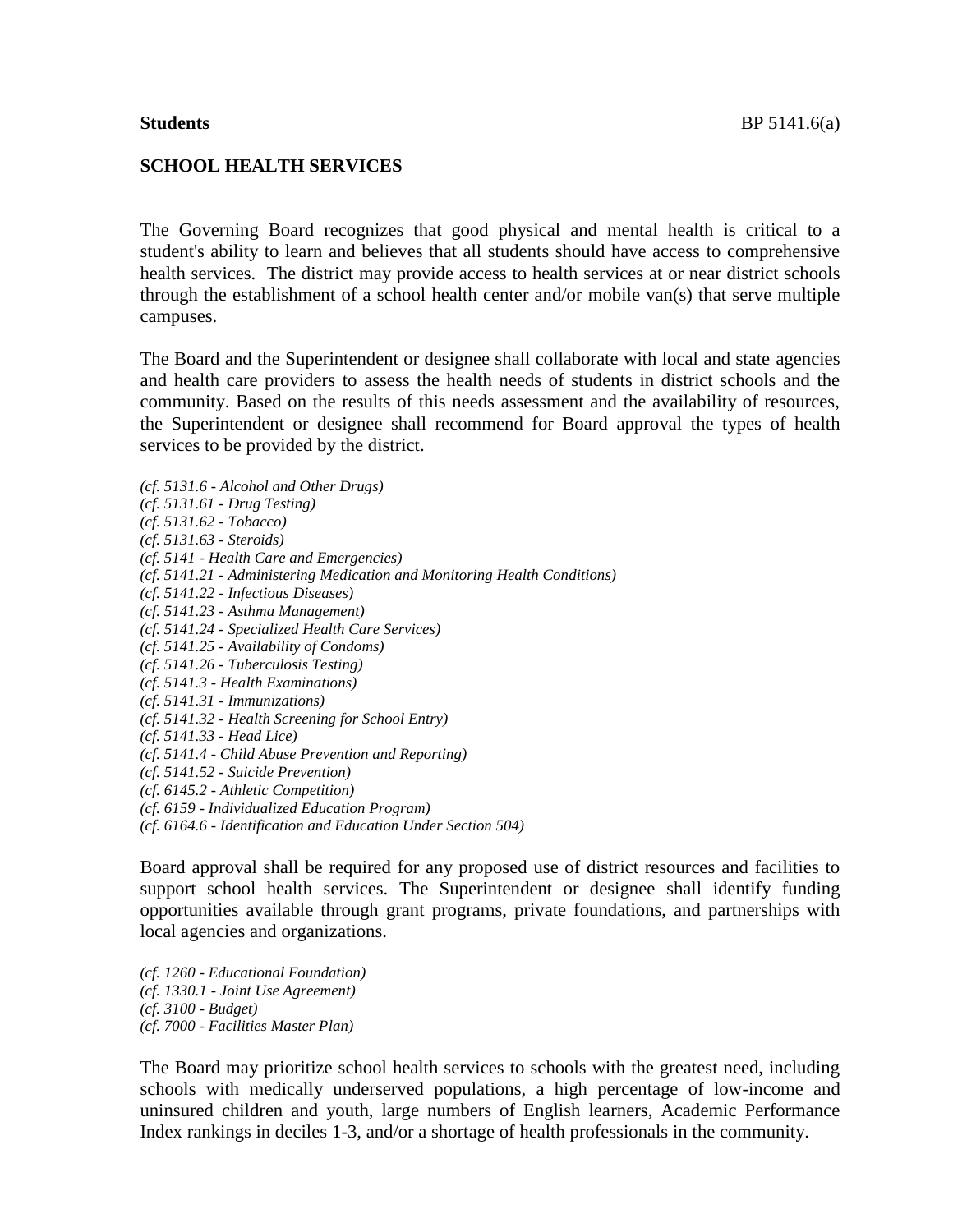School health services shall be provided or supervised by a licensed health care professional. The Board may employ or contract with health care professionals or partner with community health centers to provide the services under the terms of a written contract or memorandum of understanding.

*(cf. 1020 - Youth Services) (cf. 3312 - Contracts)*

If a school nurse is employed by the school or district, he/she shall be involved in planning and implementing the school health services as appropriate.

The Superintendent or designee shall coordinate the provision of school health services with other student wellness initiatives, including health education, nutrition and physical fitness programs, and other activities designed to create a healthy school environment. The Superintendent or designee shall encourage joint planning and regular communications among health services staff, district administrators, teachers, counselors, other staff, and parents/guardians.

*(cf. 3550 - Food Service/Child Nutrition Program) (cf. 5030 - Student Wellness) (cf. 6142.7 - Physical Education and Activity) (cf. 6142.8 - Comprehensive Health Education) (cf. 6164.2 - Counseling/Guidance Services)*

### **Consent and Confidentiality**

The Superintendent or designee shall obtain written parent/guardian consent prior to providing services to a student, except when the student is authorized to consent to the service pursuant to Family Code 6920-6929, Health and Safety Code 124260, or other applicable law.

The Superintendent or designee shall maintain the confidentiality of student health records in accordance with law.

*(cf. 5125 - Student Records)*

### **Payment/Reimbursement for Services**

The Board desires that costs not be a barrier to student access to services. Services may be provided free of charge or on a sliding scale in accordance with law.

The Superintendent or designee shall establish procedures for billing public and private insurance programs and other applicable programs for reimbursement of services as appropriate.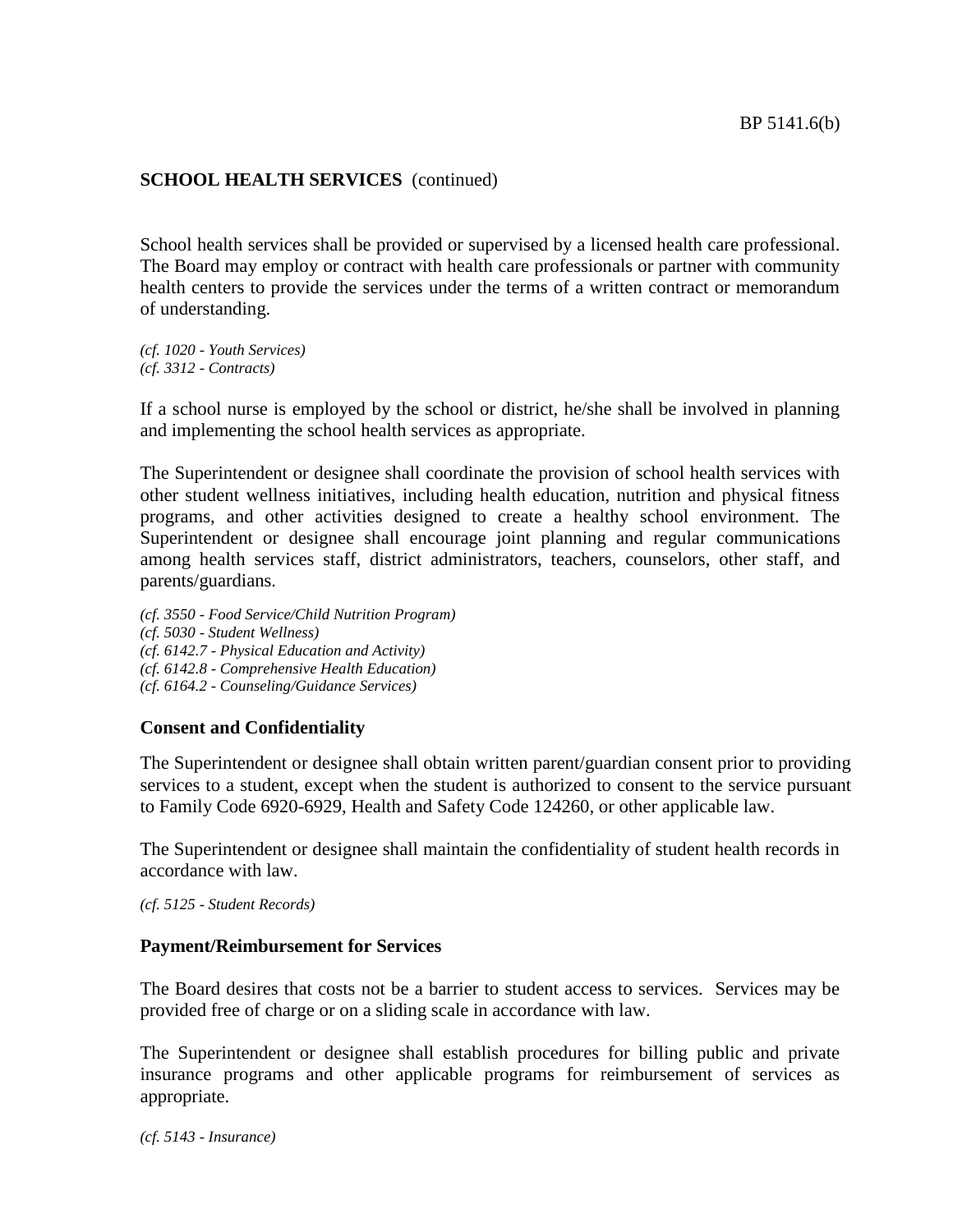The district shall serve as a Medi-Cal provider to the extent feasible, comply with all related legal requirements, and seek reimbursement of costs to the extent allowed by law.

## **Program Evaluation**

In order to continuously improve school health services, the Board shall evaluate the effectiveness of such services and the extent to which they continue to meet student needs.

The Superintendent or designee shall provide the Board with periodic reports that may include, but not necessarily be limited to, rates of participation in school health services; changes in student outcomes such as school attendance or achievement; feedback from staff and participants regarding program accessibility and operations, including accessibility to low-income and linguistically and culturally diverse students and families; and program costs and revenues.

*(cf. 0500 - Accountability)*

*Legal Reference: (see next page)*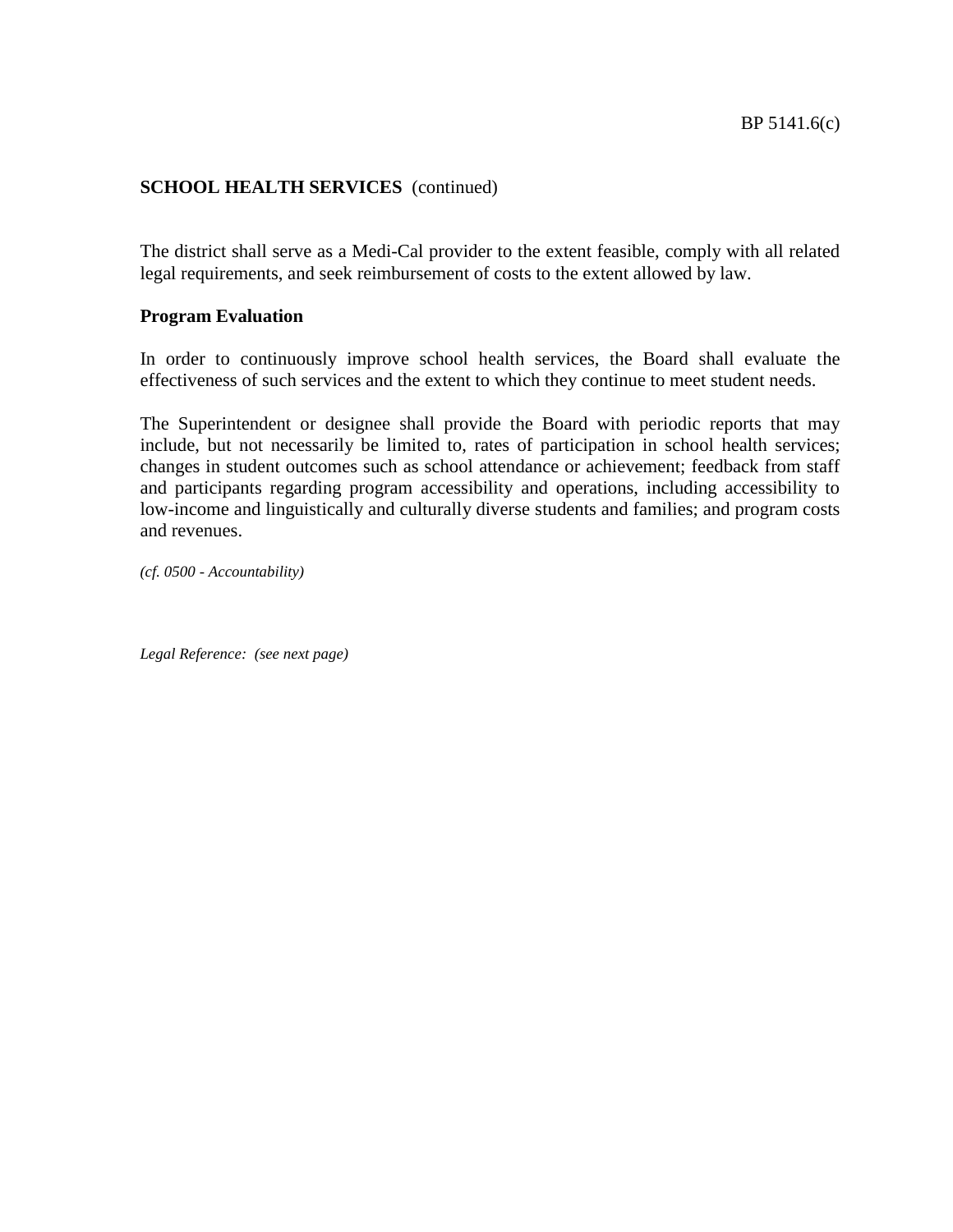*Legal Reference:*

*EDUCATION CODE 8800-8807 Healthy Start support services for children 49073-49079 Privacy of student records 49423.5 Specialized physical health care services 49557.2-49558 Eligibility for free and reduced-price meals; sharing information with Medi-Cal FAMILY CODE 6920-6929 Consent by minor for medical treatment GOVERNMENT CODE 95020 Individualized family service plan HEALTH AND SAFETY CODE 104830-104865 School-based application of fluoride or other tooth decay-inhibiting agent 121020 HIV/AIDS testing and treatment; parental consent for minor under age 12 123110 Minor's right to access health records 123115 Limitation on parent/guardian access to minor's health records 123800-123995 California Children's Services Act 124025-124110 Child Health and Disability Prevention Program 124172-124174.6 Public School Health Center Support Program 124260 Mental health services; consent by minors age 12 and older 130300-130317 Health Insurance Portability and Accountability Act (HIPAA) WELFARE AND INSTITUTIONS CODE 14059.5 Definition of "medically necessary" 14100.2 Confidentiality of Medi-Cal information 14115 Medi-Cal claims process 14124.90 Third-party health coverage 14132.06 Covered benefits; health services provided by local educational agencies 14132.47 Administrative claiming process and targeted case management CODE OF REGULATIONS, TITLE 10 2699.6500-2699.6905 Healthy Families Program CODE OF REGULATIONS, TITLE 17 2951 Testing standards for hearing tests 6800-6874 Child Health and Disability Prevention Program CODE OF REGULATIONS, TITLE 22 51009 Confidentiality 51050-51192 Definitions of Medi-Cal providers and services 51200 Requirements for providers 51231.2 Wheelchair van requirements 51270 Local educational agency provider; conditions for participation 51304 Limitations on specified benefits 51309 Psychology, physical therapy, occupational therapy, speech pathology, audiological services 51323 Medical transportation services 51351 Targeted case management services 51360 Local educational agency; types of services 51491 Local educational agency eligibility for payment 51535.5 Reimbursement to local educational agency providers UNITED STATES CODE, TITLE 20 1232g Family Educational Rights and Privacy Act (FERPA)*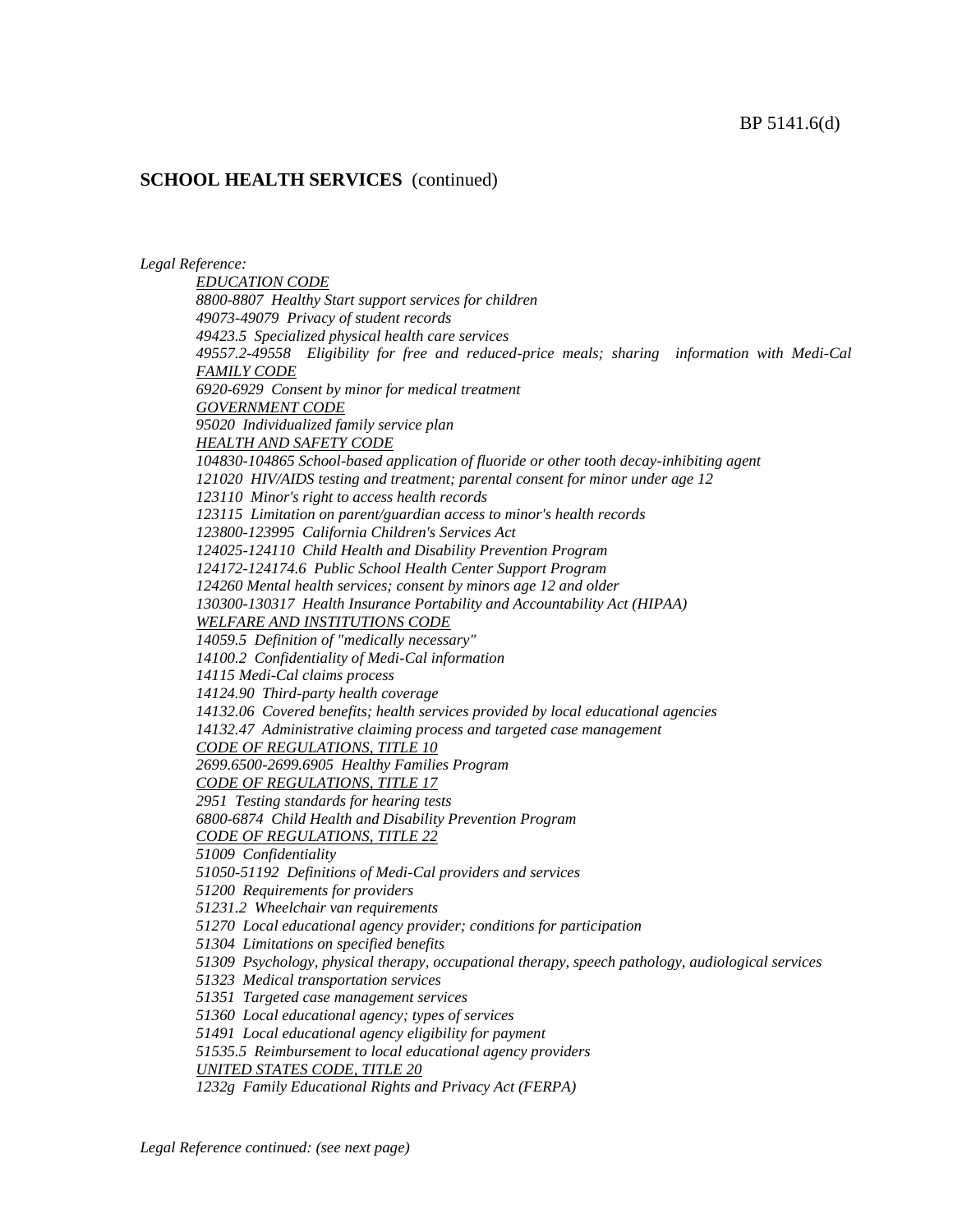*Legal Reference: (continued)*

*UNITED STATES CODE, TITLE 42 1320c-9 Prohibition against disclosure of records 1397aa-1397jj State Children's Health Insurance Program CODE OF FEDERAL REGULATIONS, TITLE 42 431.300 Use and disclosure of information on Medicaid applicants and recipients CODE OF FEDERAL REGULATIONS, TITLE 45 164.500-164.534 Health Insurance Portability and Accountability Act (HIPAA)*

*Management Resources:*

*CSBA PUBLICATIONS Expanding Access to School Health Services: Policy Considerations for Governing Boards, Policy Brief, November 2008 Promoting Oral Health for California's Student: New Role, New Opportunities for Schools, Policy Brief, November 2008 Providing School Health Services in California: Perceptions, Challenges and Needs of District Leadership Teams, 2008 CALIFORNIA DEPARTMENT OF EDUCATION PUBLICATIONS Health Framework for California Public Schools, Kindergarten Through Grade Twelve, 2003 CALIFORNIA DEPARTMENT OF HEALTH CARE SERVICES PUBLICATIONS LEA Medi-Cal Provider Manual California School-Based Medi-Cal Administrative Activities Manual DEPARTMENT OF HEALTH SERVICES POLICY LETTERS 00-06 Managed Care Plan Relationships with Local Education Agency Providers, December 11, 2000 NATIONAL ASSEMBLY ON SCHOOL-BASED HEALTH CARE PUBLICATIONS A Guidebook for Evaluating School-Based Health Centers NATIONAL CENTER FOR YOUTH LAW PUBLICATIONS Minor Consent, Confidentiality, an Child Abuse Reporting in California, October 2006 WEB SITES CSBA: http://www.csba.org CSBA, PractiCal Program: http://www.csba.org/Services/Services/DistrictServices/PractiCal.aspx California County Superintendents Educational Services Association: http://www.ccsesa.org California Department of Education, Health Services and School Nursing: http://www.cde.ca.gov/ls/he/hn California Department of Health Care Services: http://www.dhcs.ca.gov California Department of Public Health: http://www.cdph.ca.gov California School Health Centers Association: http://www.schoolhealthcenters.org California School Nurses Organization: http://www.csno.org Center for Health and Health Care in Schools: http://www.healthinschools.org Centers for Disease Control and Prevention, School Health Policies and Programs (SHPPS) Study: http://www.cdc.gov/HealthyYouth/shpps Centers for Medicare and Medicaid Services: http://www.cms.hhs.gov Healthy Families Program: http://www.healthyfamilies.ca.gov National Assembly on School-Based Health Care: http://www.nasbhc.org National Center for Youth Law: http://www.youthlaw.org*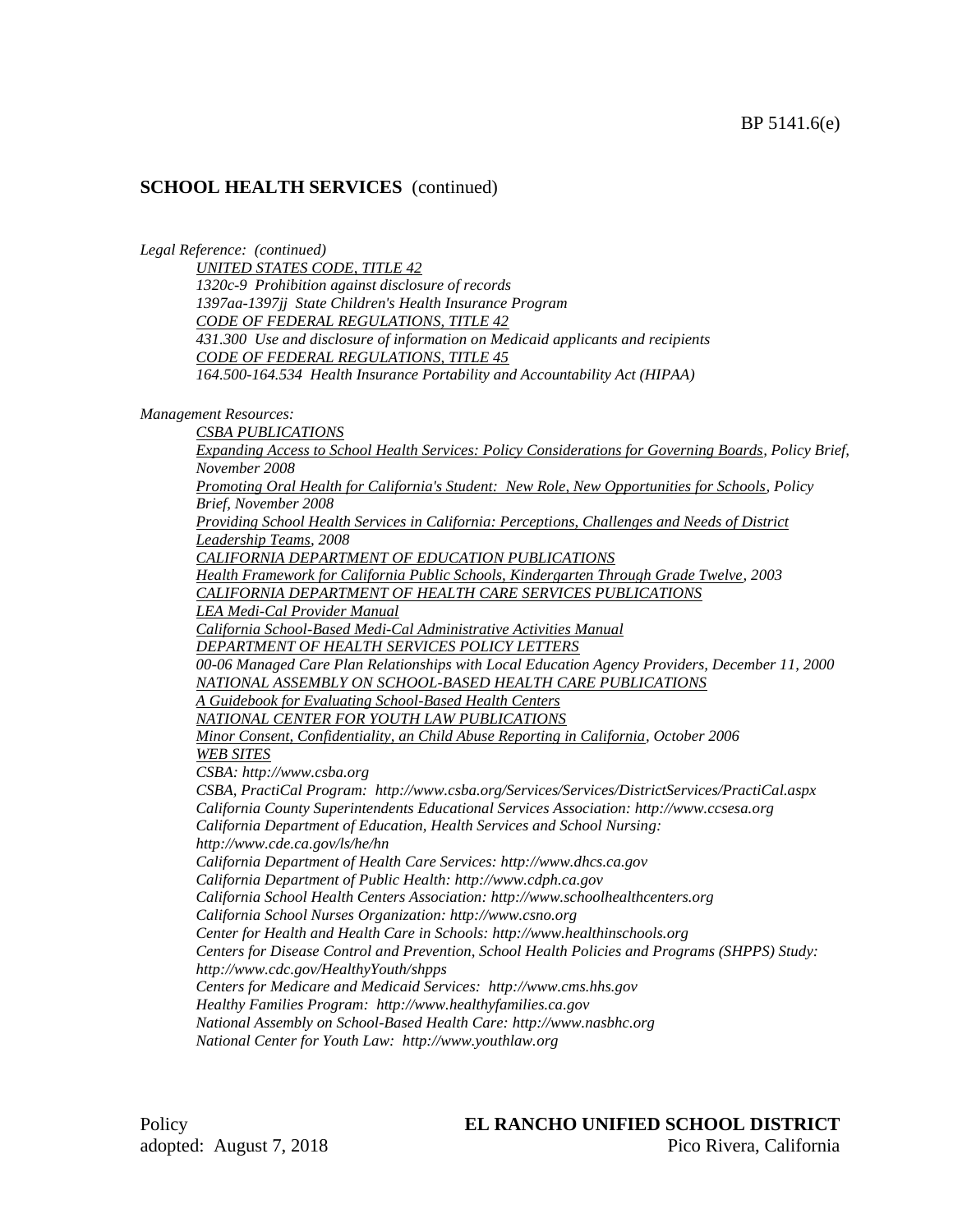# **SCHOOL HEALTH SERVICES**

## **Types of Health Services**

In accordance with student and community needs and available resources, school health services offered by the district may include, but are not limited to:

1. Physical examinations, immunizations, and other preventive medical services

*(cf. 5141.26 - Tuberculosis Testing) (cf. 5141.3 - Health Examinations) (cf. 5141.31 - Immunizations) (cf. 5141.32 - Health Screening for School Entry)*

2. First aid and administration of medications

*(cf. 5141.21 - Administering Medication and Monitoring Health Conditions)*

- 3. Diagnosis and treatment of minor injuries and acute medical conditions
- 4. Management of chronic medical conditions

*(cf. 5141.23 - Asthma Management)*

- 5. Basic laboratory tests
- 6. Referral to and follow-up for specialty care
- 7. Emergency response procedures
- *(cf. 5141 - Health Care and Emergencies)*
- 8. Nutrition services

*(cf. 3550 - Food Service/Child Nutrition Program) (cf. 5030 - Student Wellness)*

9. Oral health services that may include preventive services, basic restorative services, and referral to specialty services

The Superintendent or designee shall notify all parents/guardians of the opportunity pursuant to Health and Safety Code 104830-104865 for their child to receive the topical application of fluoride, including fluoride varnish, or other decay-inhibiting agent to the teeth during the school year. This notification may be returned by the parent/guardian to consent to the treatment or to indicate that the student shall not receive treatment because he/she has received the treatment from a dentist or the treatment is not desired. (Health and Safety Code 104830, 104850, 104855)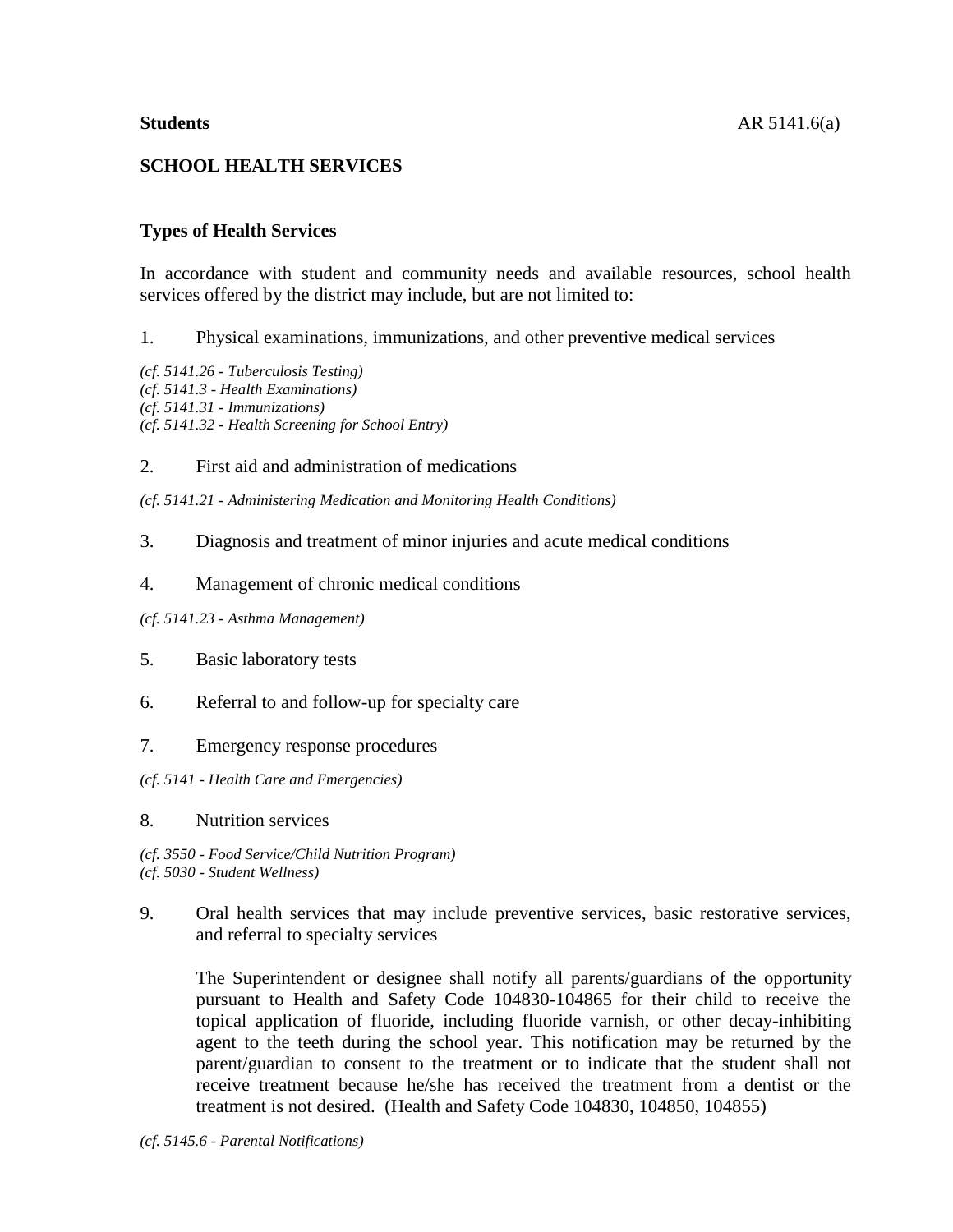10. Mental health services, which may include assessments, crisis intervention, counseling, treatment, and referral to a continuum of services including emergency psychiatric care, community support programs, inpatient care, and outpatient programs

*(cf. 1020 - Youth Services) (cf. 5141.52 - Suicide Prevention) (cf. 6164.2 - Counseling/Guidance Services)*

11. Substance abuse prevention and intervention services

*(cf. 5131.6 - Alcohol and Other Drugs) (cf. 5131.62 - Tobacco) (cf. 5131.63 - Steroids)*

12. Reproductive health services

*(cf. 5141.25 - Availability of Condoms)*

- 13. Screening of students to identify the need for physical, mental, and oral health services
- 14. Referrals and linkage to services not offered on-site
- 15. Public health and disease surveillance
- 16. Individual and family health education
- 17. School or districtwide health promotion

## **Medi-Cal Billing**

In order to provide services as a Medi-Cal provider, the district shall enter into and maintain a contract with the California Department of Health Care Services (DHCS). (Welfare and Institutions Code 14132.06; 22 CCR 51051, 51270)

The Superintendent or designee shall ensure that all practitioners employed by or under contract with the district possess the appropriate license, certification, registration, or credential and provide only those services that are within their scope of practice. (22 CCR 51190.3, 51270, 51491)

The Superintendent or designee shall submit a claim for Medi-Cal reimbursement whenever the district provides a covered preventive, diagnostic, therapeutic, or rehabilitative service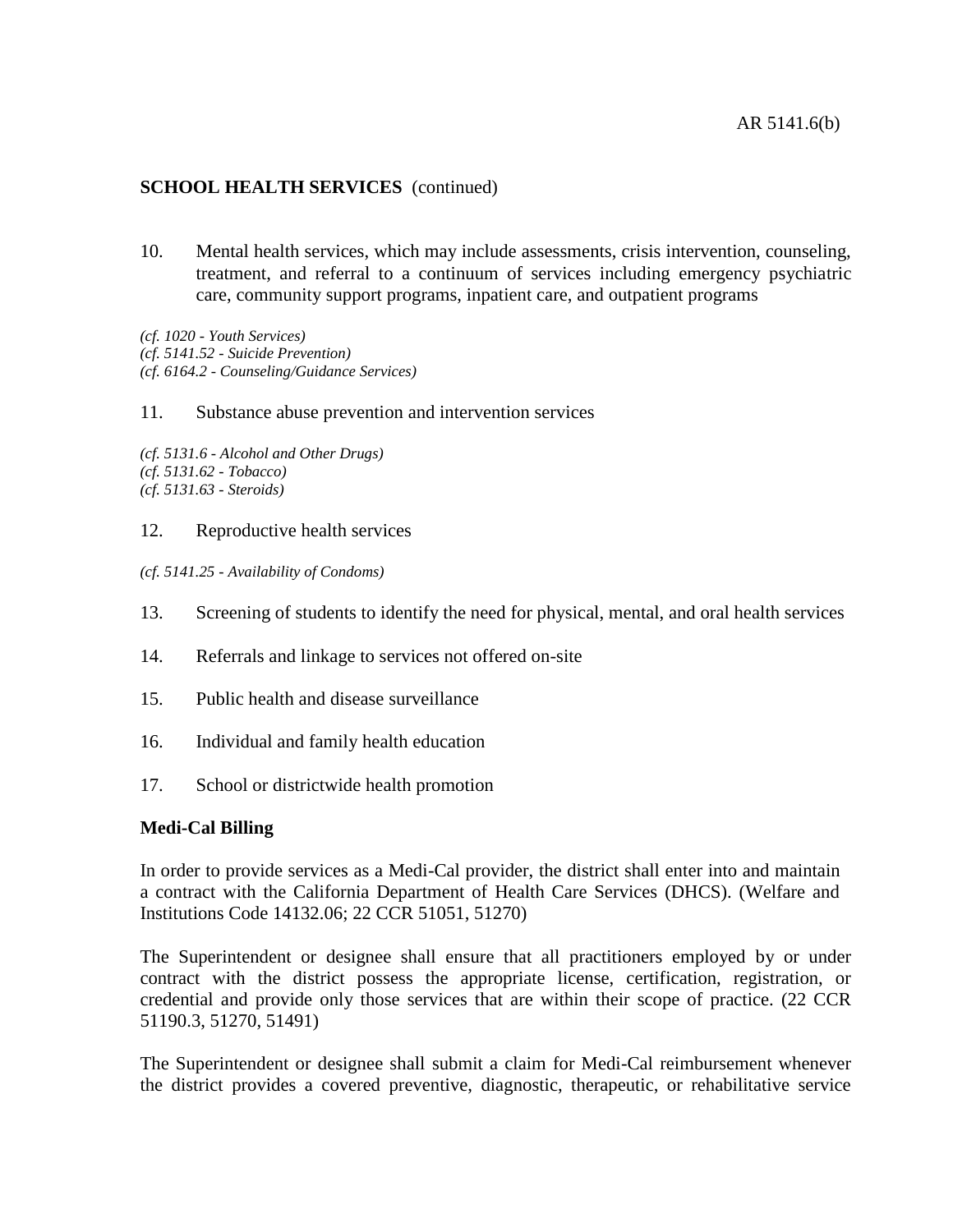specified in 22 CCR 51190.4 or 51360 to a Medi-Cal-eligible student under age 22 and/or a member of his/her family. (Welfare and Institutions Code 14132.06; 22 CCR 51096, 51098, 51190.1, 51190.4, 51309, 51360, 51535.5)

*(cf. 5141.24 - Specialized Health Care Services) (cf. 6159 - Individualized Education Program)*

The district shall maintain records and supporting documentation including, but not limited to, records of the type and extent of services provided to a Medi-Cal beneficiary in accordance with law. (22 CCR 51270, 51476)

*(cf. 3580 - District Records) (cf. 5125 - Student Records)*

The Superintendent or designee shall submit an annual report to DHCS identifying participants in the community collaborative, containing a financial summary including reinvestment expenditures, and describing service priorities for the future. (22 CCR 51270)

Any federal funds received by the district as reimbursement for the costs of services under the Medi-Cal billing option shall be reinvested in services for students and their families as specified in Education Code 8804(g). The Superintendent or designee shall consult with a local school-linked services collaborative group, such as that defined in Education Code 8806, regarding decisions on reinvestment of federal funds. (22 CCR 51270)

### **Medi-Cal Administrative Activities**

Designated school staff shall document, on a time survey form, the amount of time spent on activities identified by DHCS which are related to the administration of the Medi-Cal program. Such activities include, but are not be limited to, outreach, referral of health and mental health services, translation services, facilitation of applications, scheduling and arranging emergency and medical transportation of eligible individuals, contracting for services, program planning and policy development, claims administration, and general administration.

The Superintendent or designee shall, on a quarterly basis, submit an invoice to the local educational consortium or local governmental agency through which the district has contracted to receive reimbursement.

Staff responsible for completing the time survey shall annually participate in training regarding eligible activities and the time survey methodology, and shall receive additional training whenever there are changes or updates in administrative claiming categories and activities. New or reassigned staff shall receive training before beginning their duties completing time surveys.